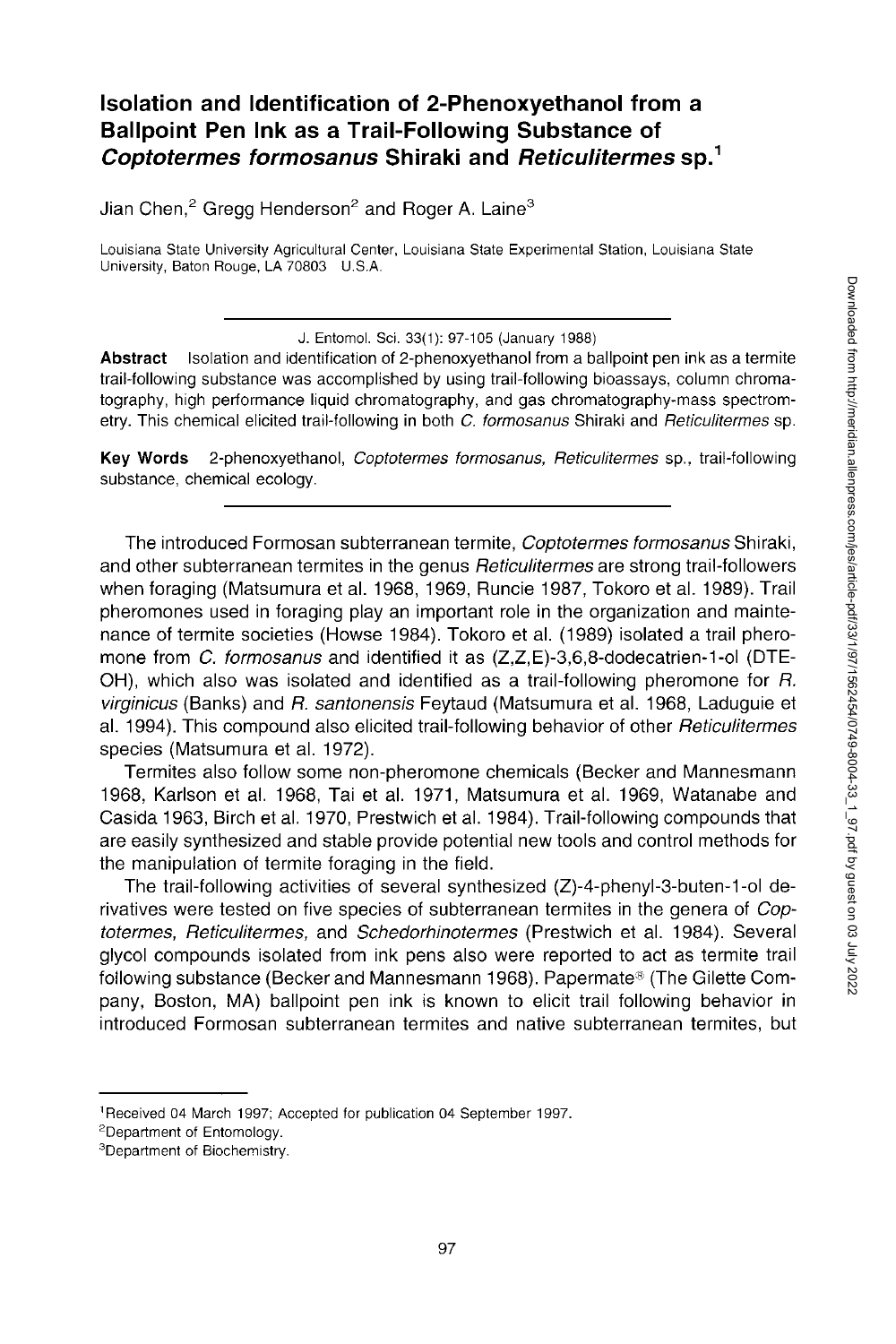

Fig. 1. Trail-following bioassay arena.

the active ingredient(s) have yet to be identified. In this paper, the isolation and identification of the trail-following substance, 2-phenoxyethanol, from Papermate ballpoint pen ink is discussed.

## **Materials and Methods**

**Termites.** *Coptotermes formosanus* were collected from a home in New Orleans, LA. *Reticulitermes* sp. were collected from cardboard traps in Baton Rouge, LA. Collected termites were kept at room temperature (23 to 28°C) in plastic containers (20 cm diam, 20 cm height) with sand (#4 blasting sand) and moistened corrugated cardboard until testing.

**Extraction and isolation.** Ink from 30 blue ink Papermate ballpoint pens was dissolved in 200 ml 5% ethanol in water. The ink solution was extracted with 200 ml hexane three times and the upper layer collected, filtered through a filter paper (Whatman 1, qualitative, 15.0 cm), and concentrated to 5 ml under reduced pressure. The extract was chromatographed on a silica gel glass column (5 cm long, and 2 cm ID) packed with silica gel (70-230 mesh, 60 A average pore diam, SIGMA Chemical Co., St. Louis, MO) and successively eluted with 100 ml hexane and 400 ml 50% ethyl acetate in hexane. The ethyl acetate-hexane elution fraction was collected and concentrated to 2 ml under reduced pressure. This fraction was further fractionated by high-performance liquid chromatography (HPLC) equipped with a normal-phase SU-PELCOSIL<sup>®</sup> LC-Si column (25 cm  $\times$  4.6 mm, 5 µl particle size and 100 Å pore size, SUPELCOL). Elution was performed with hexane-dichloromethane in gradient mode at a flow rate of 1.0 ml/min. The solvent composition was programmed as follows: 100% hexane for the first 30 min, then a 30 min linear gradient from 100% hexane to hexane-dichloromethane 95:5%, followed by a linear gradient in 10 min from hexanedichloromethane 95:5% to hexane-dichloromethane 70:30%, then another linear gradient in 5 min from hexane-dichloromethane 70:30% to 100% dichloromethane, fol-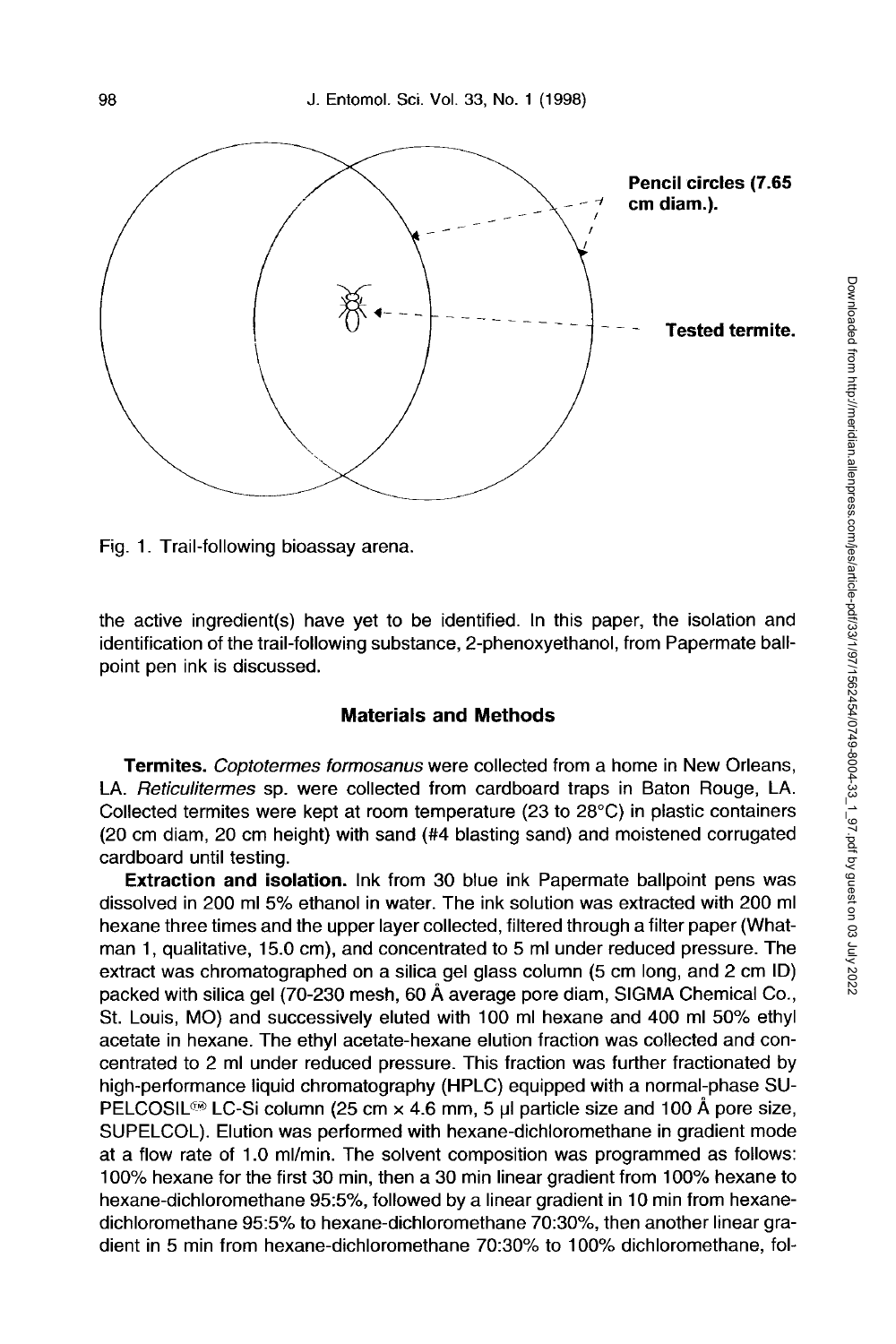| Fraction number | Mean points* |
|-----------------|--------------|
| 1 to 33         | 0.0(0.0)     |
| 34              | 4.6(0.6)     |
| 35              | 16.1(2.8)    |
| 36              | 20.0(2.6)    |
| 37              | 16.9(3.2)    |
| 38              | 22.8(5.6)    |
| 39              | 18.7(3.5)    |
| 40              | 18.8(2.8)    |
|                 |              |

**Table 1. Results of bioassay for HPLC fractions of blue ink (standard error in parenthesis)** 

\* One point was given for each continuous 3 cm traveled by a termite over a one-minute period.

lowed by dichloromethane for 5 min. The column was flushed with 100% dichloromethane for 20 min after each run (total about 200). One fraction was collected every 2 min (total 40). Each fraction was concentrated into 0.3 ml under a flow of nitrogen.

**Instruments.** HPLC was conducted with a Ranin Rabbit HP/HPX 2 pump Solvent Delivery System (10 ml). A Knauer Variable Wavelength Monitor was used as a detector. The GC-MS used was a Hewlett Packard 5890 Series II gas chromatograph equipped with a capillary DB-5 column and coupled with a Hewlett Packard 5971A mass selective detector. The injection temperature was 250°C. The oven temperature was kept at 50°C for the first 3 min, programmed 20°C min<sup>-1</sup> to 280°C, and held for 6.5 min. Helium carrier gas was delivered at a velocity of approximately 40 cm/sec. The ion source temperature was 200°C, and the ionization voltage was 70 eV.

**Screening bioassay for HPLC fractions.** Only *C. formosanus* workers were used in the initial screening. The trail-following bioassay was conducted on two overlapped pencil circles (Fig. 1). Each sample was streaked along one of the circles with a 4 pl-micropipette on nonabsorptive paper. A solvent (control) was streaked along the overlapping circle. After evaporation of the solvent (1.5 min), a termite was placed in the center of the overlapping circle. The arena was covered with a red plastic container to reduce visible light and extraneous air flow. To score trail following activity, one point was given for each continuous 3 cm traveled by a termite over a 1-min period. Three replications were performed for each fraction. A new termite was used, and new circles were drawn for each trial. A fraction was considered not active if no points were assigned; it was considered moderately active if, on average, a termite followed the circle between 3 to 6 cm; it was considered very active if a termite followed the trail for 6 cm or more.

**Determination of active ingredient.** From the above screening bioassay, we determined the HPLC fractions that showed trail-following activity. Eight fractions, numbers 29 to 36 (numbers refer to time eluted), were selected for further GC-MS analysis to identify the compound(s) responsible for trail-following activity. Comparison of neighboring fractions that covered the transition from no trail-following behavior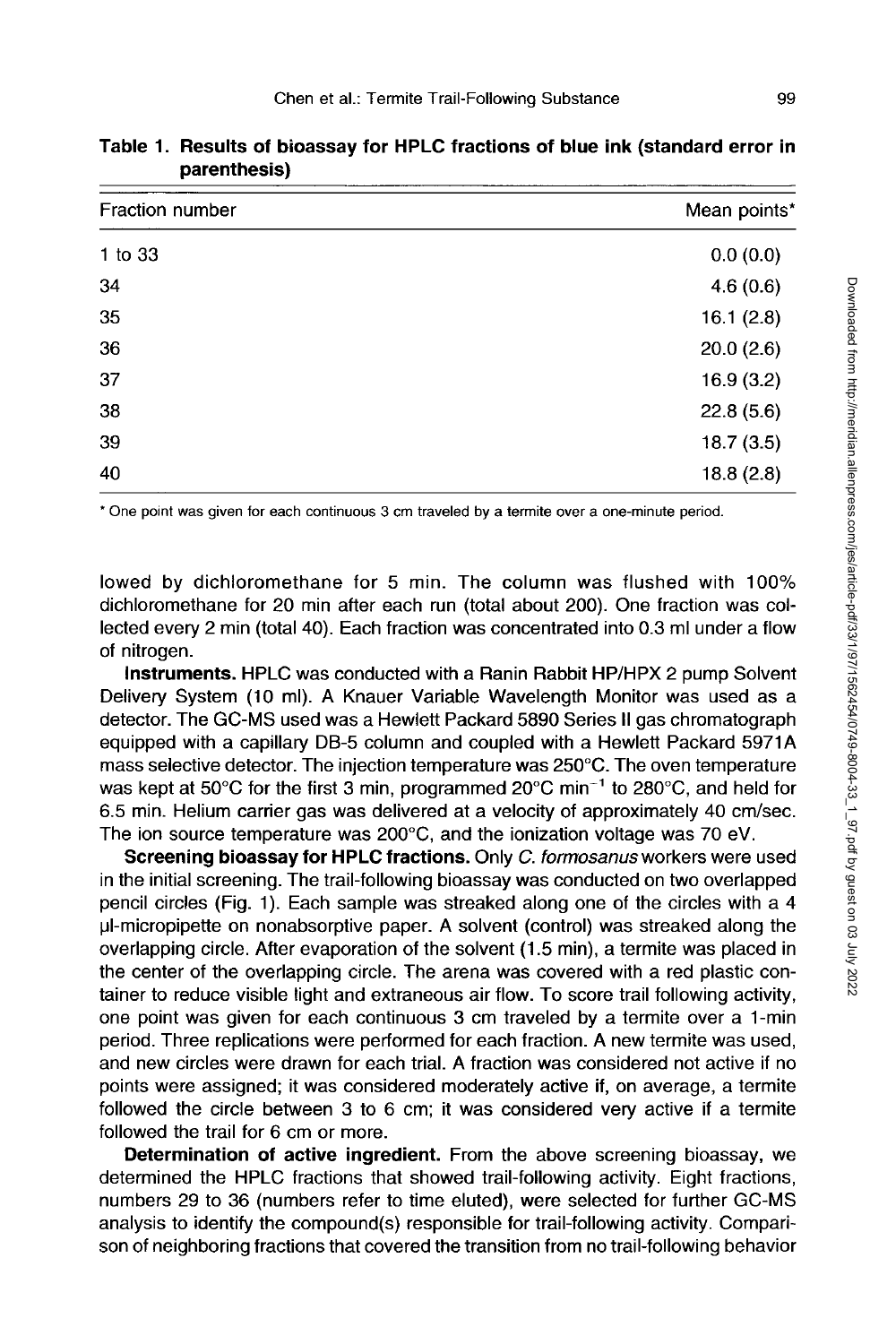

Fig. 2. Total ion chromatograms of HPLC fractions 30, 34, 36.

to high trail-following activity helped identify the active peak(s), therefore, fractions number 29 to 33 which showed no trail-following activity also were subjected to further GC-MS analysis. Identification of the trail-following compound was made by comparison of its GC-retention time and mass spectra with those of authentic compounds.

**Bioassay on standard 2-phenoxyethanol.** Four concentrations of 2 phenoxyethanol, 0.23, 0.023, 0.0023, 0.00023 pg/cm, were tested. The trail-following bioassay set-up and data collection were similar to those for HPLC fraction screening bioassay (Fig. 1). Each trial was replicated 10 times for both workers and soldiers of both *C. formosanus* and *Reticulitermes* sp.

## **Results**

**Screening bioassay for HPLC fractions.** Results of the screening bioassay for each HPLC fraction are summarized in Table 1. HPLC fraction number 34 was moderately active. Fractions 35 to 40 were very active.

**Determination of active ingredient.** One peak with retention time 8.1 min existed in all eight HPLC fractions selected for GC-MS analysis (Fig. 2, HPLC fractions 30,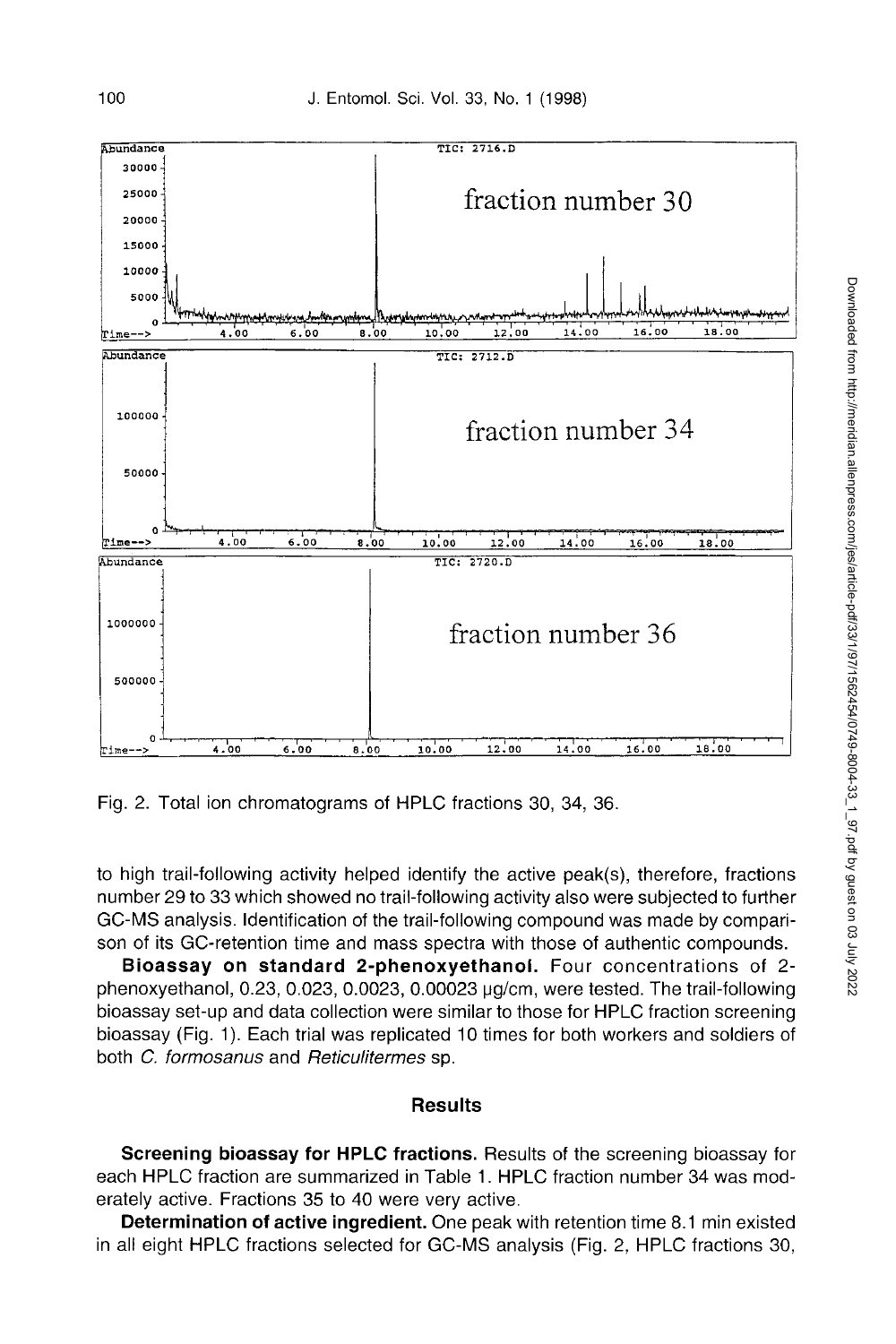

Fig. 3. Relative area of the peaks with retention time 8.10 min. from HPLC fractions 29 to 36.

34, and 36). From fraction number 34 to 36, this peak was dramatically intensified (Fig. 3) which closely paralleled trail-following activity of those fractions. A computer library search and comparison of mass spectra and retention times with a standard compound all confirmed the compound to be 2-phenoxyethanol (Fig. 4). The chemical structures of 2-phenoxyethanol and natural trail pheromone of Formosan subterranean termites are shown in Fig. 5.

**Bioassay on standard 2-phenoxyethanol.** Authentic 2-phenoxyethanol elicited trail-following behavior to *C. formosanus* workers and soldiers, and *Reticulitermes* sp. workers and soldiers at concentrations 0.23 µg/cm, 0.023 µg/cm, and 0.0023 µg/cm. Limited trail-following activity occurred at the  $0.00023$   $\mu$ g/cm (Table 2).

# **Discussion**

Termites exhibit trail-following behavior to a several nonpheromone chemicals (Becker and Mannesmann 1968, Karlson et al. 1968, Tai et al. 1971, Matsumura et al. 1969, Watanabe and Casida 1963, Birch et al. 1970, Prestwich et al. 1984). Prestwich et al. (1984) argued that although receptors for trail pheromones are specific for each termite species, a certain latitude may exist for analogs to elicit a trail-following response. The natural termite trail pheromone of Formosan subterranean termites share little structural similarity to 2-phenoxyethanol except that they are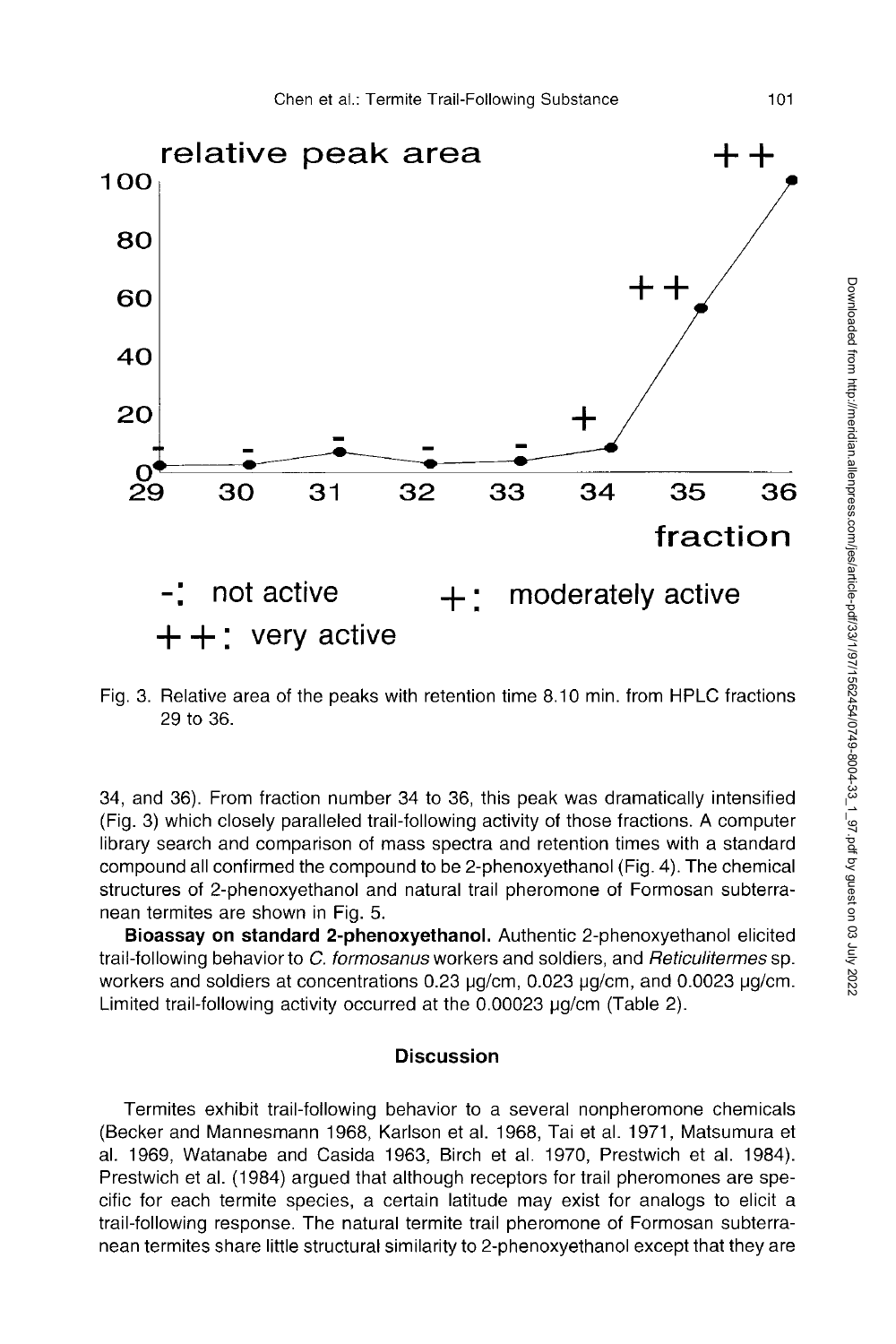

Fig. 4. Chromatograms of fraction 34 and standard 2-phenoxyethanol and mass spectra of the peaks at retention time 8.10 minute.

both primary alcohols. It remains unknown whether this indicates wider latitude tolerance of the receptor site or whether multiple receptors are present.

Termite trail-following to non-pheromone chemicals may cause difficulty in identifying natural termite trail pheromone. In order to distinguish a natural trail pheromone from other trail-following substances, critical diagnostic steps are to: (1) localize the glandular source, (2) extract the active deposition, and (3) compare the stored chemi-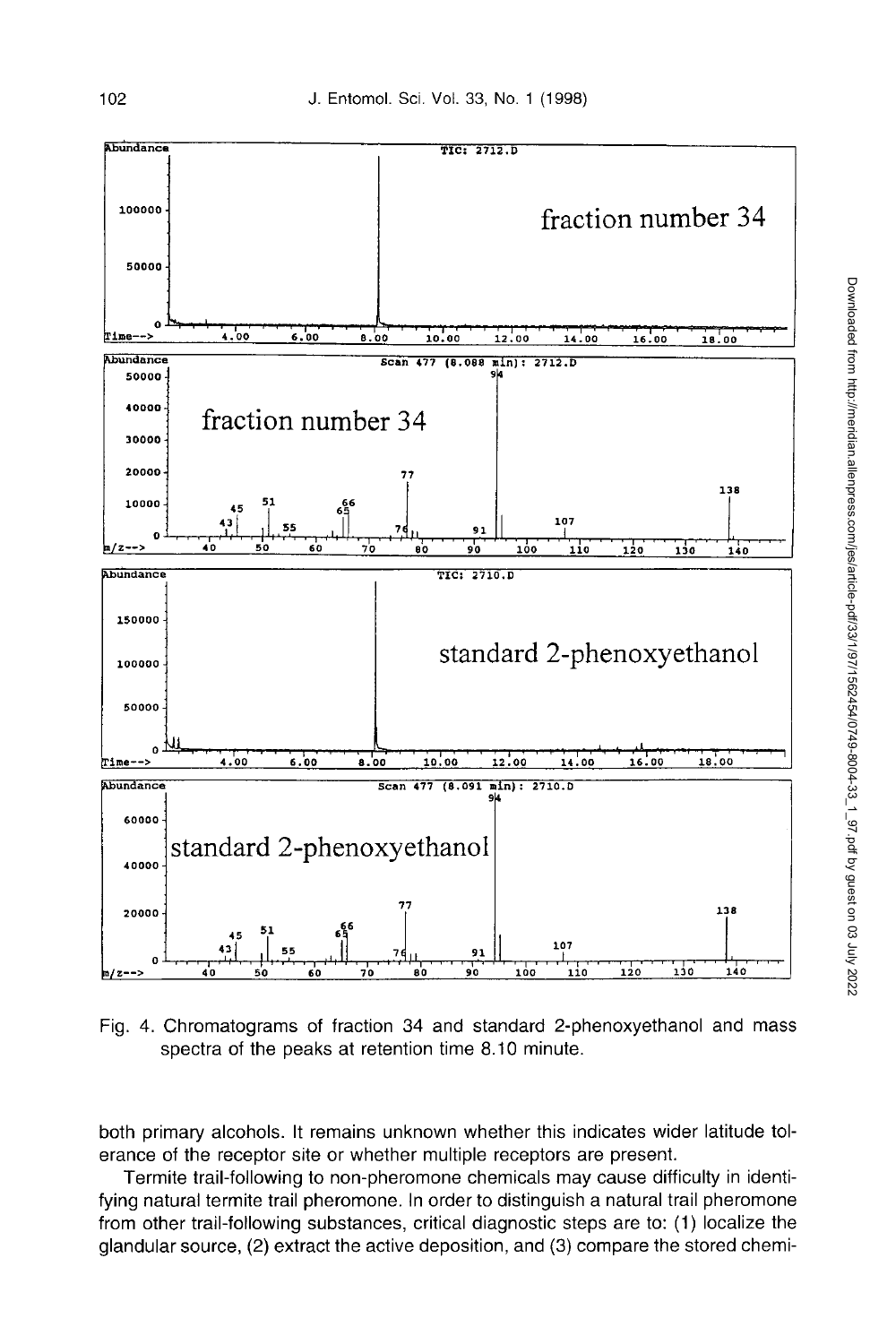

Fig. 5. Chemical structures of natural trail pheromone (Z,Z,E-3,6,8-dodecatrien-1-ol) of Formosan subterranean termites and 2-phenoxyethanol.

cal and the deposited pheromone in both structure and biological activity (Howard et al. 1976). Sampling fresh termite trails may be the only way to confirm the active deposition of the trail pheromone(s) of termites. Although there were examples of successes in other termite species through this process (Tschinkel and Close 1973), similar success for Formosan subterranean termite has eluded us thus far.

Rust et al. (1996) reported that trail-following chemicals from the brown rot fungus, *Gloeophyllum trabeum* (Pers. ex Fr.), stimulated oriented tunneling of *R. hesperus*  Banks and argued that application of this chemical in a bait might increase the likelihood for termite workers to encounter the bait. Whether 2-phenoxyethanol can be used to improve termite baits will require an understanding of the interaction between termites in the field and this chemical's effect on several behaviors like orientation, trail-following, and foraging.

Like many other trail-following substances and pheromones, 2-phenoxyethanol is volatile. It remains a challenge to stabilize the chemical long enough to orient foraging termites toward a bait (and away from another food source). Grace (1990) argued that volatility and rapid degradation of trail-following compounds could be overcome by using stable analogues or chemical protectants. Although this direction is being investigated for increasing bait attractiveness, documentation of success has not been reported. Another avenue of research remains in the discovery of more stable chemicals that elicit similar behavior modifying attributes for termites. Our present studies on chemicals naturally associated with Formosan termite colonies are proving fruitful to this end.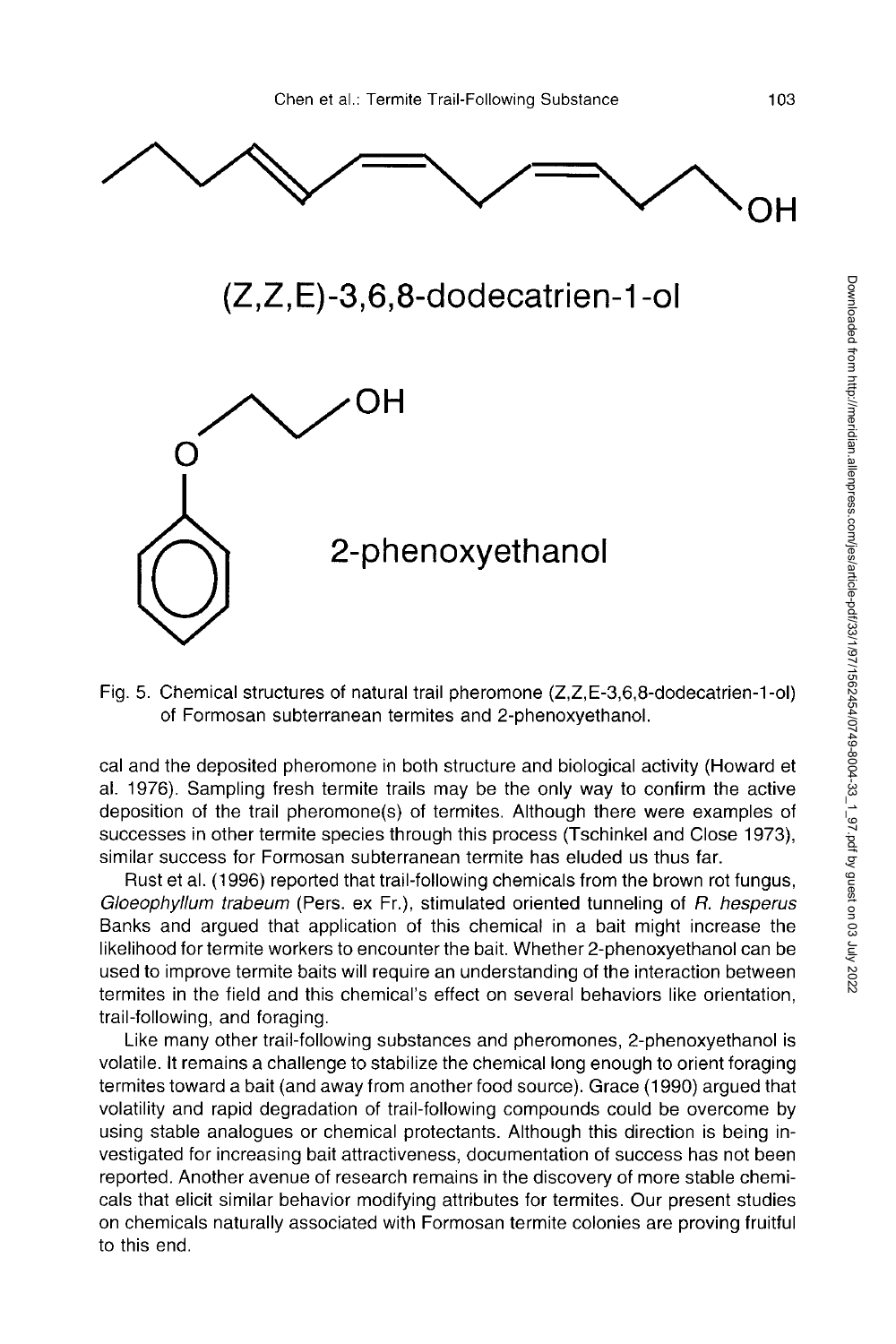| ֚֓                |      |
|-------------------|------|
| $\ddot{\epsilon}$ |      |
|                   |      |
| ì                 |      |
|                   |      |
|                   |      |
|                   |      |
| $-5$ Sp. to 2-pr  |      |
|                   |      |
|                   |      |
|                   |      |
| nd Doticulit      |      |
| j                 |      |
|                   |      |
| .<br>.<br>.<br>.  |      |
|                   |      |
|                   |      |
|                   |      |
| mea of Cont<br>l  |      |
| <b>Tespu</b>      |      |
| ر<br>آ            | ions |
| able              |      |
|                   |      |

|              | Table 2. The response of <i>Coptotermes formosanus</i> and Reticulitermes sp. to 2-phenoxyethanol trail of different concentra-<br>tions |                                                 |            |                    |                |               |                                                   |          |
|--------------|------------------------------------------------------------------------------------------------------------------------------------------|-------------------------------------------------|------------|--------------------|----------------|---------------|---------------------------------------------------|----------|
|              |                                                                                                                                          | (standard error in parenthesis)<br>Mean points* |            |                    |                |               | Percentage of termites<br>following the trail (%) |          |
| Concn.       |                                                                                                                                          | formosanus                                      |            | Reticulitermes sp. |                | C. formosanus | Reticulitermes sp.                                |          |
| $(\mu g/cm)$ | <b>Workers</b>                                                                                                                           | Soldiers                                        | Workers    | Soldiers           | <b>Norkers</b> | Soldiers      | <b>Norkers</b>                                    | Soldiers |
| 0.23         | (3.9(11.2)                                                                                                                               | 18.6(12.9)                                      | 25.9(9.1)  | 20.6 (11.9)        | 75             | 8             | ဓ္တ                                               |          |
| 0.023        | 5.3(12.3)                                                                                                                                | 15.5(12.8)                                      | 22.1 (7.4) | 20.1 (9.2)         | 8              | 10            | မ္မ                                               | 8        |
| ,0023        | 4.2(6.2)                                                                                                                                 | 4.1 (6.8)                                       | 5.6(8.7)   | 5.1(8.3)           | မိ             | မိ            | 2                                                 | 8        |
| 0.00023      | 0.5(1.2)                                                                                                                                 | 0.7(1.4)                                        | 0.6(1.5)   | 1.7(5.3)           | ನ              | వ్లె          | 25                                                | 25       |
|              | One point was given for each continuous 3 cm traveled by a termite over a 1-min period.                                                  |                                                 |            |                    |                |               |                                                   |          |

J . Entomol . Sci . Vol . 33 , No . 1 (1998)